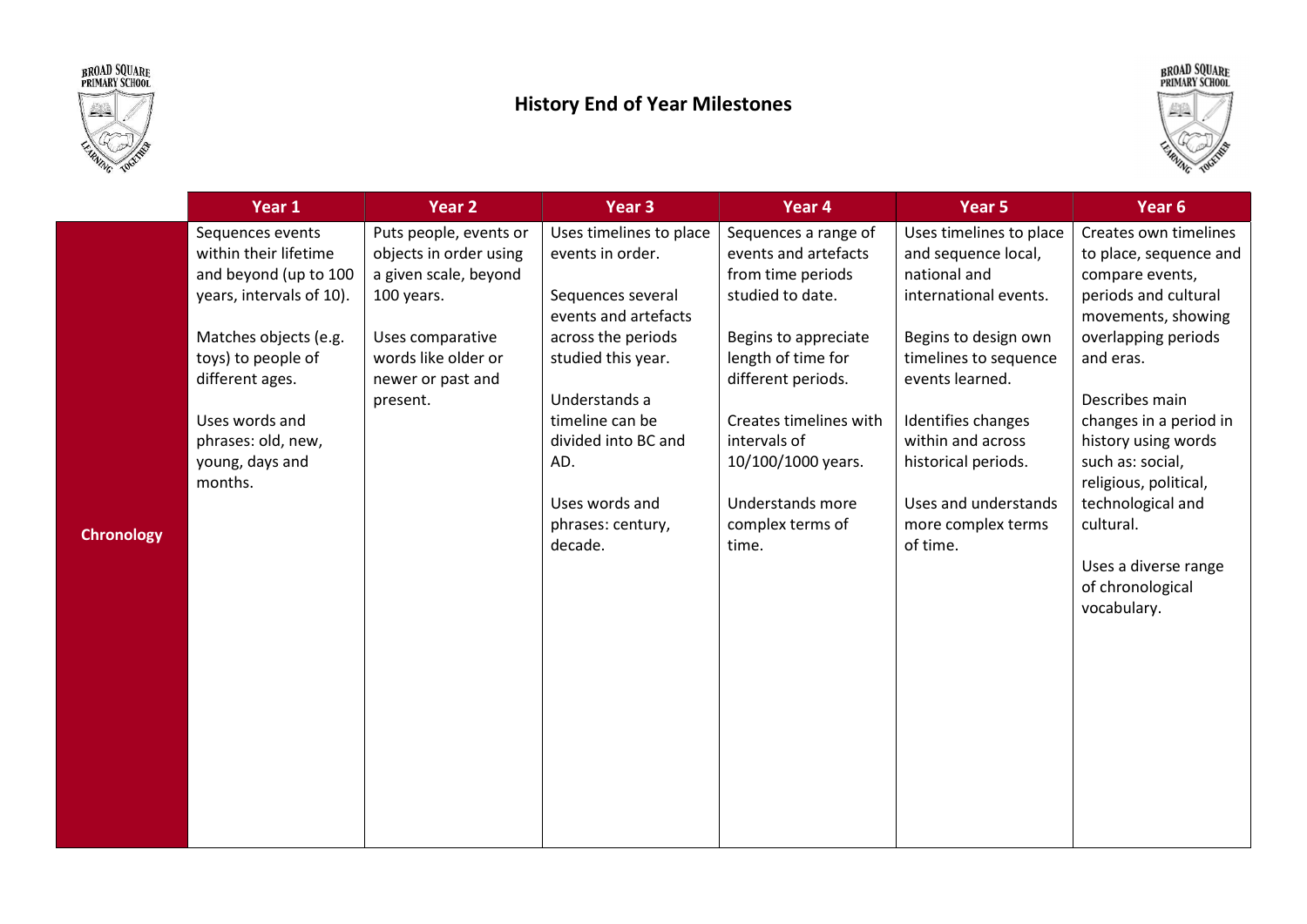|                      | Recognises the        | Uses information to   | Uses evidence to         | Gives reasons why      | Gives some causes and   | Chooses reliable                              |
|----------------------|-----------------------|-----------------------|--------------------------|------------------------|-------------------------|-----------------------------------------------|
|                      | difference between    | describe the past,    | describe the past:       | changes in houses,     | consequences of the     | sources of factual                            |
|                      | past and present in   | including differences | houses and               | culture, leisure,      | main events,            | evidence to describe:                         |
|                      | own and other         | between then and      | settlements; culture     | clothes, buildings and | situations and changes  | houses and                                    |
|                      | people's lives.       | now.                  | and leisure activities;  | their uses, things of  | in the periods studied. | settlements; culture                          |
|                      |                       |                       | clothes and way of life; | important to people,   |                         | and leisure activities;                       |
|                      | Recounts stories from | Knows some            | actions of people;       | ways of life, beliefs  | Identifies changes and  | clothes, way of life and                      |
|                      | the past.             | important historical  | buildings and their      | and attitudes may      | links within and across | actions of people;                            |
|                      |                       | figures and what they | uses; beliefs and        | have occurred during a | the time periods        | buildings and their                           |
|                      |                       | did.                  | attitudes; things of     | time periods.          | studied.                | uses; people's beliefs,                       |
|                      |                       |                       | importance to people;    |                        |                         | religions and attitudes;                      |
|                      |                       | Uses evidence to      | differences between      | Shows knowledge and    | Identifies some social, | things of importance                          |
|                      |                       | explain reasons why   | the lives of rich and    | understanding by       | cultural, religious and | to people; differences                        |
|                      |                       | people in the past    | poor.                    | describing features of | ethnic diversities of   | between lives of rich                         |
|                      |                       | acted as they did.    |                          | past societies and     | societies studied in    | and poor.                                     |
|                      |                       |                       | Uses evidence to find    | periods.               | Britain and the wider   |                                               |
|                      |                       |                       | out how any of these     |                        | world.                  | Identifies how any of                         |
| <b>Historical</b>    |                       |                       | may have changed         | Identifies some ideas, |                         | the above may have                            |
| <b>Understanding</b> |                       |                       | during a time periods.   | beliefs, attitudes and | Makes links between     | changed during a time                         |
|                      |                       |                       |                          | experiences of men,    | some features of past   | period, giving own                            |
|                      |                       |                       | Describes similarities   | women and children     | societies.              | reasons why changes                           |
|                      |                       |                       | and differences          | from the past.         |                         | may have occurred,                            |
|                      |                       |                       | between people,          |                        |                         | backed up with                                |
|                      |                       |                       | events and objects and   | Describes how some     |                         | evidence. Shows these                         |
|                      |                       |                       | can show these           | of the past            |                         | changes on a timeline.                        |
|                      |                       |                       | changes on a timeline.   | events/people affect   |                         |                                               |
|                      |                       |                       |                          | life today.            |                         | Describes similarities                        |
|                      |                       |                       |                          |                        |                         | and differences                               |
|                      |                       |                       |                          |                        |                         | between some people,                          |
|                      |                       |                       |                          |                        |                         | events and objects                            |
|                      |                       |                       |                          |                        |                         | studied, including how<br>some changes affect |
|                      |                       |                       |                          |                        |                         | life today.                                   |
|                      |                       |                       |                          |                        |                         |                                               |
|                      |                       |                       |                          |                        |                         |                                               |
|                      |                       |                       |                          |                        |                         |                                               |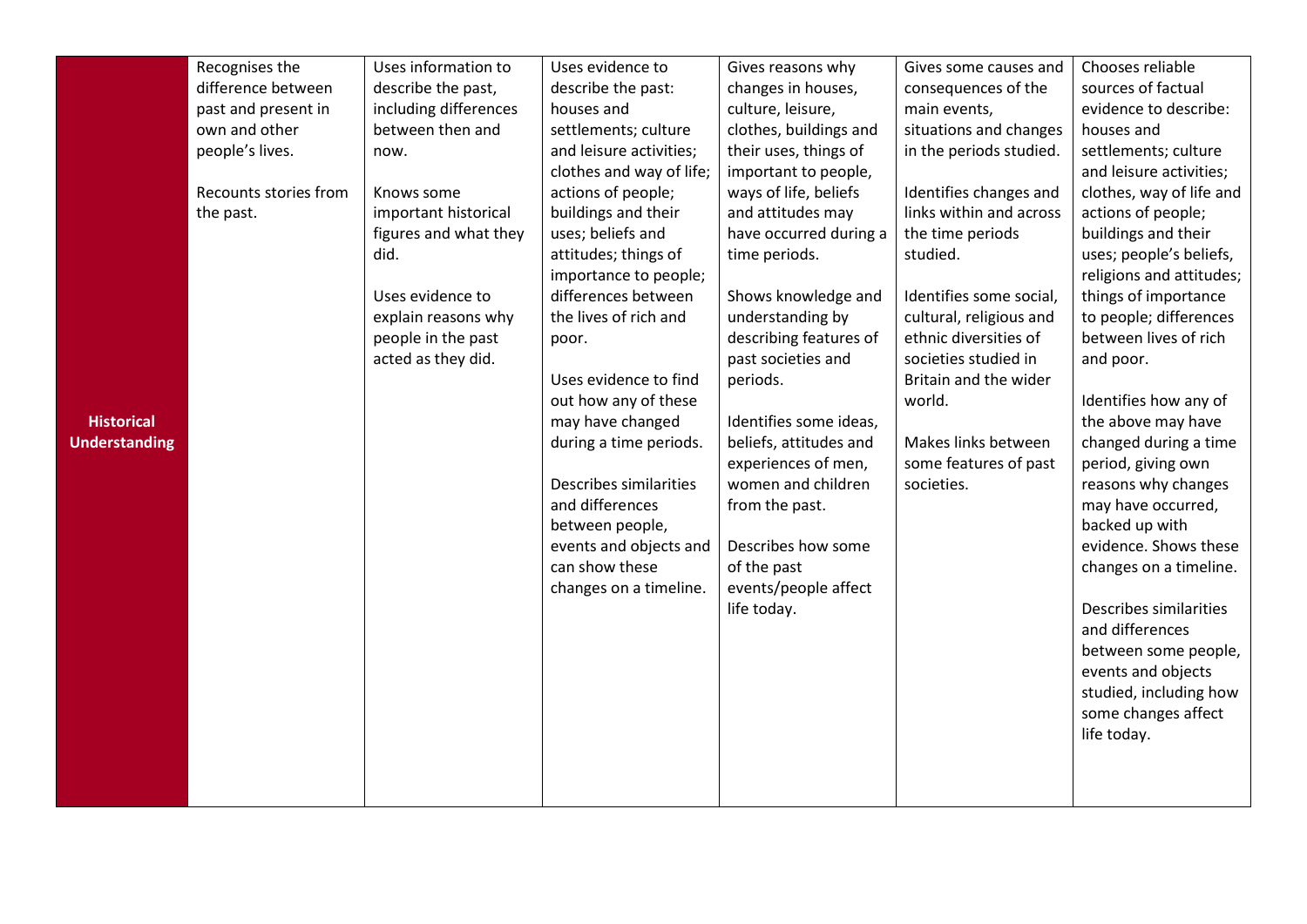|                        | Understands the        | Begins to ask         | Distinguishes between   | Looks at a range of    | Compares accounts of   | Becomes more aware       |
|------------------------|------------------------|-----------------------|-------------------------|------------------------|------------------------|--------------------------|
|                        | difference between     | questions to explore  | different sources       | evidence and sources   | events from different  | that different evidence  |
|                        | facts and memories.    | the reliability of    | across time periods.    | and talk about their   | sources, referring to  | will lead to different   |
|                        |                        | images and stories.   |                         | reliability.           | their reliability and  | conclusions.             |
|                        | Distinguishes between  |                       | Identifies different    |                        | purpose.               |                          |
|                        | facts and fiction.     | Compares different    | ways in which the past  | Begins to evaluate the |                        | Suggests accurate and    |
|                        |                        | opinions of people in | is represented and      | usefulness of sources. | Knows that people      | plausible reasons for    |
|                        | Begins to identify and | the past.             | gives reasons for why   |                        | (now and in the past)  | how/why aspects of       |
|                        | recount some details   |                       | the past is interpreted | Suggests ideas and     | can represent events   | the past have been       |
|                        | from the past from     | Understands why       | in different ways.      | reasons why there are  | or ideas in ways that  | represented in           |
|                        | sources (e.g. pictures | some people in the    |                         | different              | persuade others.       | different ways.          |
|                        | and stories).          | past did things.      | Looks at two versions   | interpretations of the |                        |                          |
|                        |                        |                       | of the same event and   | past.                  | Give clear reasons why | Considers ways of        |
|                        |                        |                       | identifies differences  |                        | there may be different | checking the reliability |
|                        |                        |                       | in the accounts.        |                        | accounts of history.   | of sources.              |
|                        |                        |                       |                         |                        |                        |                          |
|                        |                        |                       |                         |                        | Find answers about     | Knows and                |
|                        |                        |                       |                         |                        | the past by choosing   | understands that         |
| <b>Interpretations</b> |                        |                       |                         |                        | evidence and           | some evidence is         |
| of History             |                        |                       |                         |                        | discounting others.    | propaganda, opinion      |
|                        |                        |                       |                         |                        |                        | or misinformation and    |
|                        |                        |                       |                         |                        |                        | that this affects        |
|                        |                        |                       |                         |                        |                        | interpretations of       |
|                        |                        |                       |                         |                        |                        | history.                 |
|                        |                        |                       |                         |                        |                        |                          |
|                        |                        |                       |                         |                        |                        |                          |
|                        |                        |                       |                         |                        |                        |                          |
|                        |                        |                       |                         |                        |                        |                          |
|                        |                        |                       |                         |                        |                        |                          |
|                        |                        |                       |                         |                        |                        |                          |
|                        |                        |                       |                         |                        |                        |                          |
|                        |                        |                       |                         |                        |                        |                          |
|                        |                        |                       |                         |                        |                        |                          |
|                        |                        |                       |                         |                        |                        |                          |
|                        |                        |                       |                         |                        |                        |                          |
|                        |                        |                       |                         |                        |                        |                          |
|                        |                        |                       |                         |                        |                        |                          |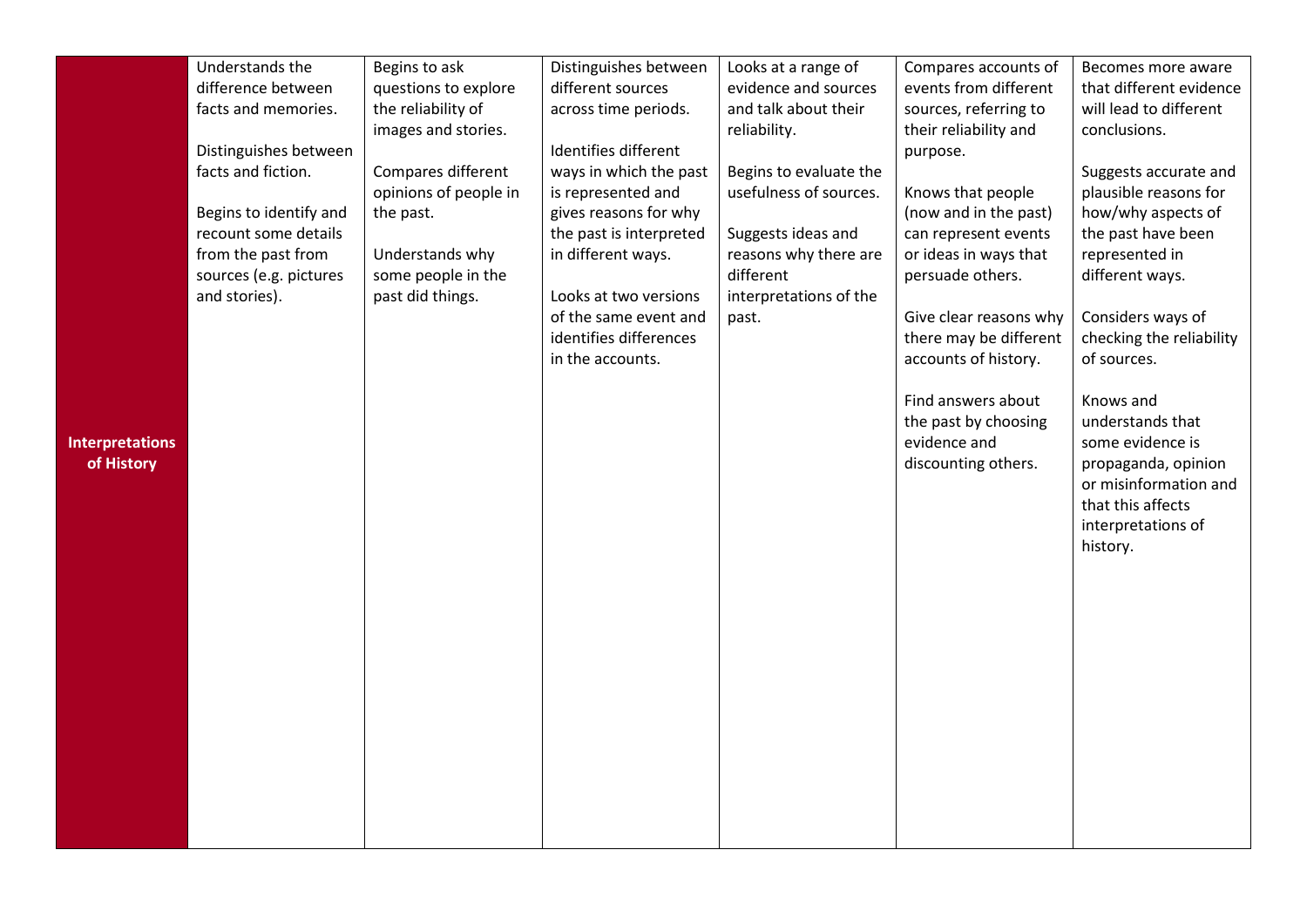|                   | Asks simple questions    | Makes observations to | Uses a range of        | Understands the         | Uses documents,                            | Identifies and uses     |
|-------------------|--------------------------|-----------------------|------------------------|-------------------------|--------------------------------------------|-------------------------|
|                   | about given artefacts.   | answer questions      | sources to find out    | difference between      | printed sources, the                       | different sources of    |
|                   |                          | about artefacts.      | about the past.        | primary and secondary   | internet, databases,                       | information and         |
|                   | Finds answers to         |                       |                        | sources of evidence.    | pictures, photos,                          | artefacts.              |
|                   | simple questions         | Asks and answers      | Asks questions such as |                         | music, artefacts,                          |                         |
|                   | about the past from      | questions such as     | 'how did people?',     | Uses different          | historic buildings and                     | Evaluates the           |
|                   | sources of information   | 'what was it like for | 'what did people do    | evidence and sources    | visits to collect                          | usefulness and          |
|                   | (e.g. pictures, stories) | a?', 'what happened   | for?'                  | to build their own      | information about the                      | accuracy of different   |
|                   |                          | in the past?', 'how   |                        | picture of the past.    | past.                                      | sources of evidence.    |
|                   |                          | long ago did that     | Suggests sources of    |                         |                                            |                         |
|                   |                          | happen?'              | evidence from a        | Asks questions such as  | Asks a range of                            | Selects the most        |
|                   |                          |                       | selection provided to  | 'what was it like for a | questions about the                        | appropriate source of   |
|                   |                          |                       | use to help answer     | during $$ ?'            | past.                                      | evidence for particular |
|                   |                          |                       | questions.             |                         |                                            | tasks.                  |
|                   |                          |                       |                        | Suggests sources of     | Chooses reliable                           |                         |
|                   |                          |                       |                        | evidence to help        | sources of evidence to                     | Forms own opinions      |
|                   |                          |                       |                        | answer questions.       | answer the questions.                      | about historical events |
|                   |                          |                       |                        |                         |                                            | from a range of         |
| <b>Historical</b> |                          |                       |                        |                         | Realises that there is                     | sources.                |
| <b>Enquiry</b>    |                          |                       |                        |                         | often not a single<br>answer to historical |                         |
|                   |                          |                       |                        |                         | questions.                                 |                         |
|                   |                          |                       |                        |                         |                                            |                         |
|                   |                          |                       |                        |                         |                                            |                         |
|                   |                          |                       |                        |                         |                                            |                         |
|                   |                          |                       |                        |                         |                                            |                         |
|                   |                          |                       |                        |                         |                                            |                         |
|                   |                          |                       |                        |                         |                                            |                         |
|                   |                          |                       |                        |                         |                                            |                         |
|                   |                          |                       |                        |                         |                                            |                         |
|                   |                          |                       |                        |                         |                                            |                         |
|                   |                          |                       |                        |                         |                                            |                         |
|                   |                          |                       |                        |                         |                                            |                         |
|                   |                          |                       |                        |                         |                                            |                         |
|                   |                          |                       |                        |                         |                                            |                         |
|                   |                          |                       |                        |                         |                                            |                         |
|                   |                          |                       |                        |                         |                                            |                         |
|                   |                          |                       |                        |                         |                                            |                         |